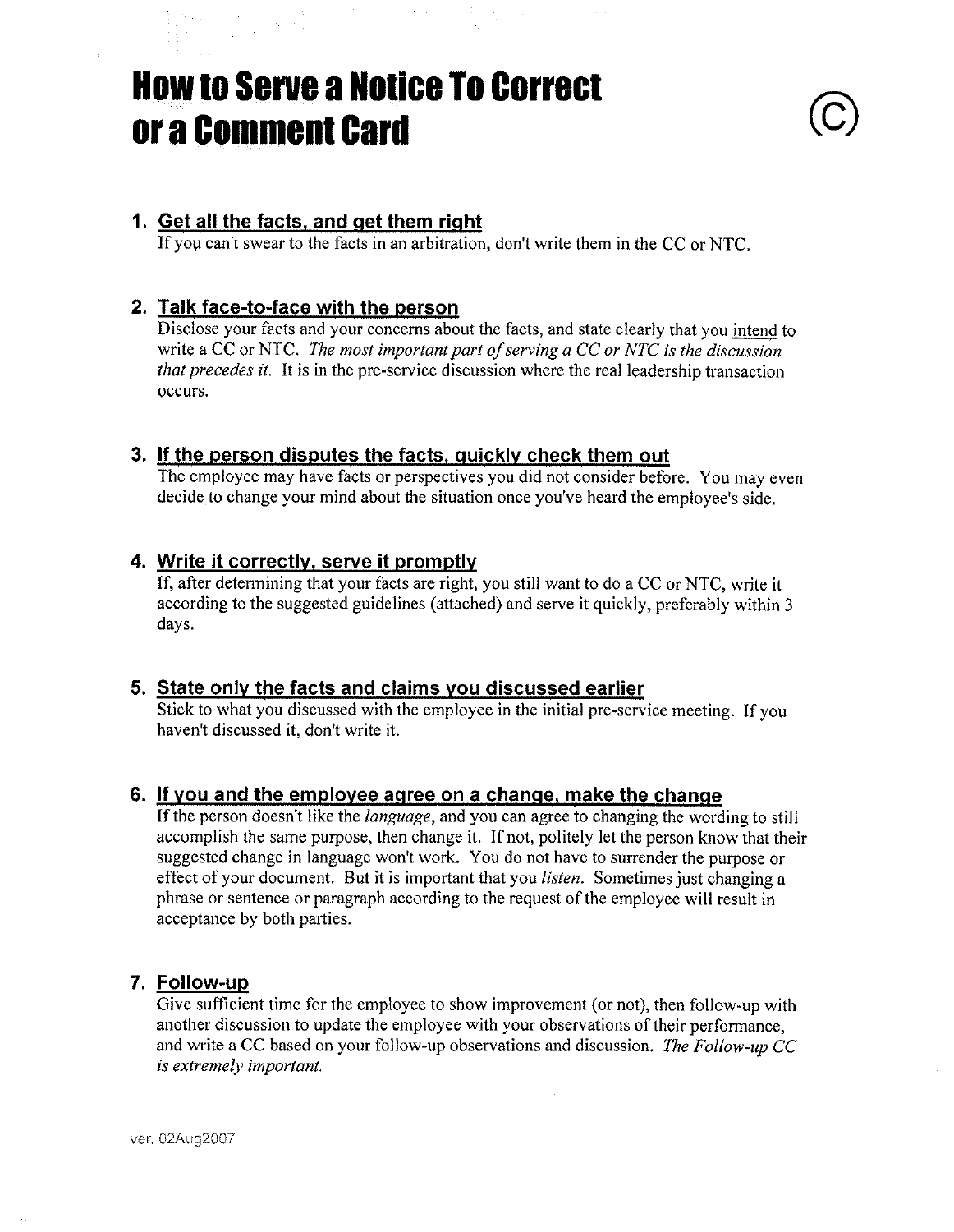| FORM GEN 78                    |                                                          | <b>City of Los Angeles</b>            |                        |                   |  |
|--------------------------------|----------------------------------------------------------|---------------------------------------|------------------------|-------------------|--|
| ORIG. - Employee               | TRIP. - Department                                       |                                       |                        |                   |  |
| DUP -- Personnel Dept.         | QUAD. - Department                                       |                                       |                        |                   |  |
|                                |                                                          | <b>NOTICE TO CORRECT DEFICIENCIES</b> |                        |                   |  |
| <b>EMPLOYEE'S NAME</b>         | (First)                                                  | (Middle)                              | (Last)                 | DATE              |  |
|                                |                                                          |                                       |                        |                   |  |
| <b>CLASS TITLE</b>             |                                                          |                                       |                        | <b>CLASS CODE</b> |  |
|                                |                                                          |                                       |                        |                   |  |
| DEPARTMENT/PUBLIC WORKS BUREAU |                                                          |                                       | <b>BUREAU/DIVISION</b> |                   |  |
| POLICE DEPARTMENT              |                                                          |                                       |                        |                   |  |
|                                | STATEMENTS OF DEFICIENCY (Use Reverse Side if Necessary) |                                       |                        |                   |  |

- DESCRIBE YOUR OBSERVATION:
- IDENTIFY THE EMPLOYEE'S THOUGHT PROCESS (optional):
- IDENTIFY VALUES, RULES, & POLICY :
- DESCRIBE WHAT COULD HAPPEN IF THE ACTIVITY CONTINUES:
- DESCRIBE WHAT THE EMPLOYEE SHOULD HAVE DONE:
- pESCRIBE EXPECTATIONS (optional):

CONSEQUENCES FOR NOT CHANGING (List only what you realistically intend to do if behavior doesn't change: do NOT inflate or exaggerate; do be creative, and don't be timid. If the misbehavior recurs, do what you said you'd do, and do it promptly).

If you behave in the same or a similar way again, any number of the following things will likely happen to you:

[NOTE: only state the items that you actually believe will or should occur: don't list all of them. This is just a partial list of suggested options to select from]

- 1. A personnel Complaint will be initiated against you.
- 2. You will be reassigned to a position of lower paygrade.
- 3. You will be deselected from a bonus position.
- 4. You will be transferred to another Bureau.
- 5. You will be moved to a different work schedule.
- 6. Your salary will be reduced through merit pay rate reduction.
- 7. You will be precluded from promotion.
- 8. You will be made ineligible for assignment to one or more specialized units.
- 9. You will be precluded from working the field.
- 10. Your work hours and days off will be adjusted.
- 1 1. You will be removed from a specialized division.

| Prepared by:                                                                              | Serial No.                |                                                                                                                                                                                                                                               |  |
|-------------------------------------------------------------------------------------------|---------------------------|-----------------------------------------------------------------------------------------------------------------------------------------------------------------------------------------------------------------------------------------------|--|
| <b>IMMEDIATE SUPERVISOR SIGNATURE</b>                                                     | APPROVED BY               | TITLE                                                                                                                                                                                                                                         |  |
|                                                                                           |                           | The purpose of this notice is to call the above deficiency to your attention, and give you an opportunity to correct it.<br>A copy of this notice will be placed in your personnel file and may be considered in future disciplinary actions. |  |
| Without agreeing with the above, I certify<br>that I have received a copy of this notice. | <b>EMPLOYEE SIGNATURE</b> | DATE                                                                                                                                                                                                                                          |  |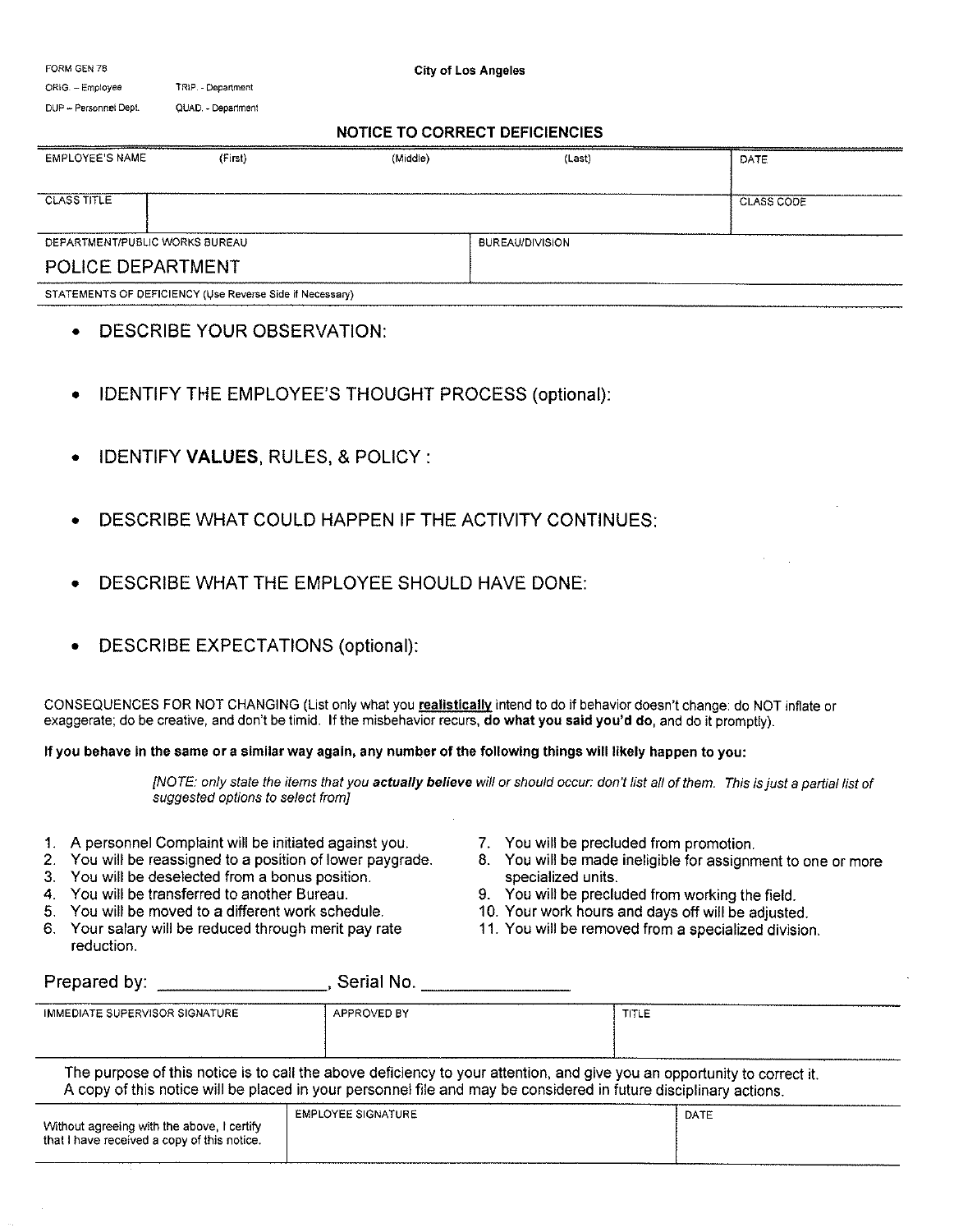## USING COMMENT CARDS AND NOTICESTO CORRECT

## Basic concepts for Comment Cards:

- 1. Your purpose is to encourage effective performance.
- 2. Write to the person, not about the person.
- 3. Comment Cards are for *individual* use. Do not use one CC for a group.

## Some Uses forthe Comment Card:

- i. Affirm effective performance.
- z. Adjust ineffective performance.
- 3. Record agreed-on performance goal&timelineorgive feedback onprogresstoward agreed-on goal &timeline.

A Comment Card is not to state that repeating the conduct will result in future disciplinary action.

## The Notice to Correct Deficiencies:

- 1. Warn or admonish an employee of deficient performance, or that a particular act was a violation ofa rule, policy, procedure, or expectation; and
- 2. Put the employee on notice that continuing the deficient performance or repeating the particularact (oracts like it) will result in at leasta set of particular adverse actions.

The Notice to Correct is the correct form to state that repeating the problem conduct will result in specific personnel actions against the employee.

## Suggestions on Administerina CC's and NTCDs

#### Tell them up front

If you plan to use a CC or NTCD, promptly tell the person that you plan to issue it. If you don't tell the person you're going to issue it and you spring it on them days later, they may feel betrayed: "Why didn't you tell me this was coming?!"

#### Be willing to negotiate

If the person receiving the CC or NTCD requests alternate wording, ask the recipient what wording they would use. You can't negotiate standards or facts, but you can negotiate style and wording.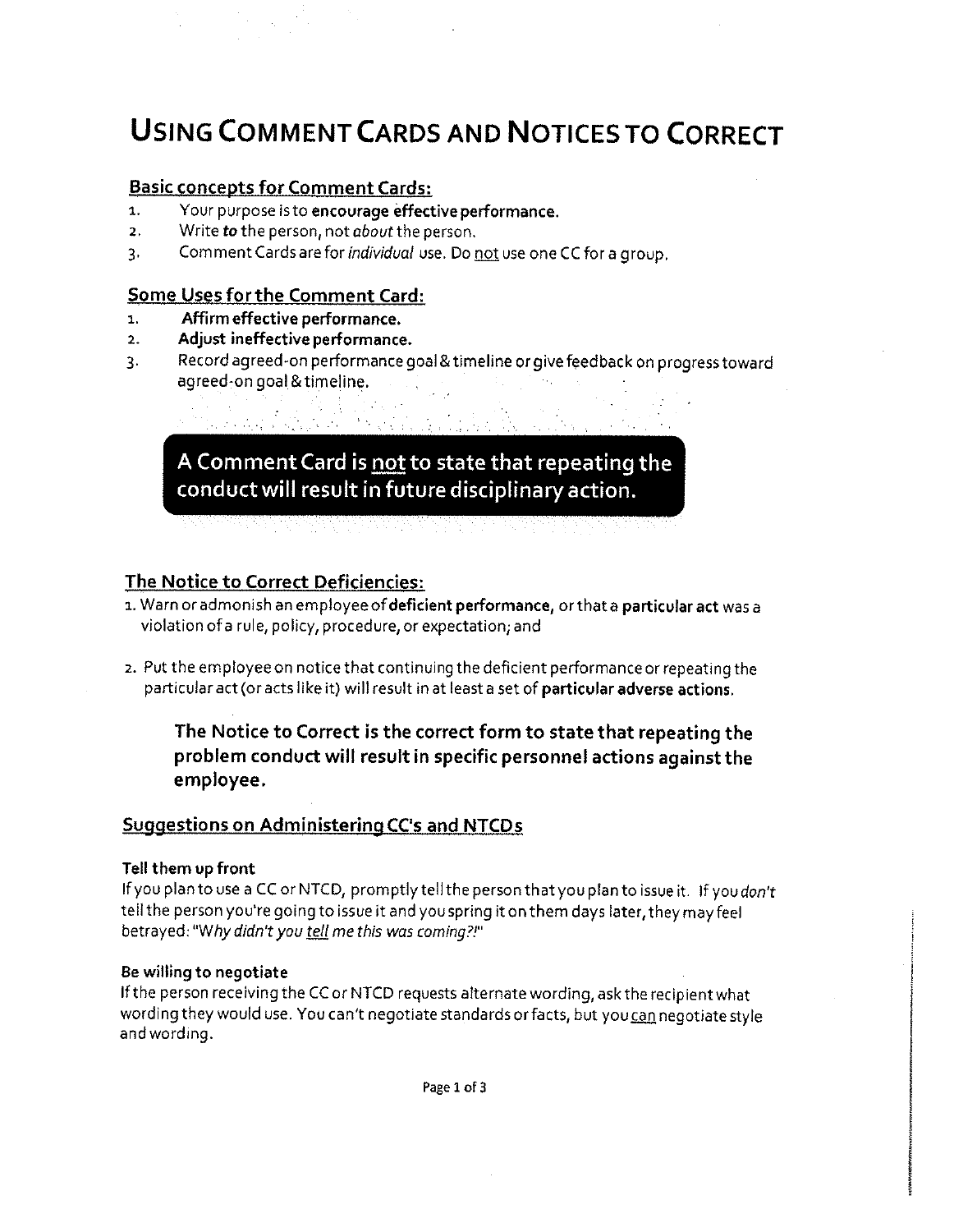#### Do it forthe right reason

Operate strictly out of business-related motivation. You may have emotions, but they cannot be the motivation for the document or its contents. Advance the Department's interests, not yourown.

#### Act as a team

Writing in isolation can make a leader feel personally or emotionally committed to a document. Show what you've written to a peer you trust and who will be honest with you. Then make the changes.

#### For Adjusting CCs or NTCs: Convey at least these four elements:

- 1. What specific behavior the person did.
- 2. What effect(s) this has (or had or could have) in the workplace (i.e., the "natural consequences"of their behavior).
- 3. The values or principlesthatthe person should have been acting.
- 4. What specific behavior you expect from the person in the future (i.e., what they should differently in the future in similarsituations).

#### For NTCs

Include language similar to, "ifthis happens again at least one or more of the following will occur..." Then list the administrative consequencesthat will occur ifthe conduct occurs again. Rememberto only include actionsthatyou are authorized to do.

#### It's About People, Not Paper

You're not just spending your time "documenting": You're investing your time in a human being who isworth your time.

## Words to Consider Avoiding

These are labels, or conclusionary remarks, or "conversational shorthand." They're usually not wise to use in a CC or NTCD'. Ratherthan using these words, it is betterto depictthe employee's actions and compare them with the standards.

- Numerous How many is numerous? Four? Seven? A hundred? If it's important for you to state a number, state a number. Because "numerous"can mean anything, the recipient can (and often wiif) interpret it in the worst way.
- Poor Judgment Instead of using this inflammatory term, write what they should have decided—and why they should have decided that. Then explainwhythe alternative is better.
- Positive This is often used to say that something is good. But it doesn't tell us the

<sup>&</sup>lt;sup>1</sup> If you absolutely can't resist using one of these "Terms to Avoid," clearly show the behavior the term refers to so there is no questionwhat you mean by theterm.